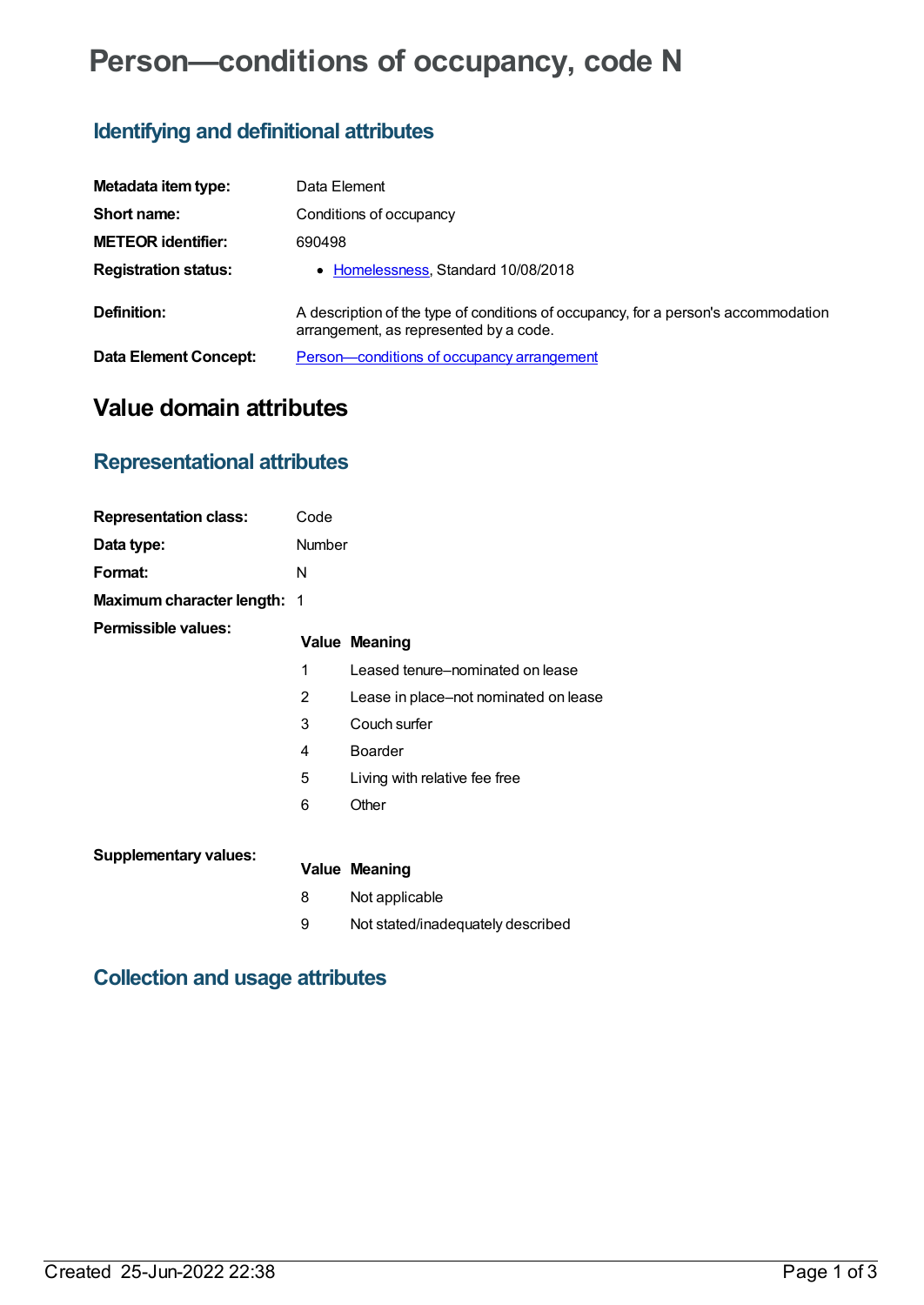**Guide for use:** CODE 1 Leased tenure—nominated on lease

This code is used for a person renting who is listed on the contract for the lease and a person having tenure with a rent/buy scheme.

CODE 2 Lease in place—not nominated on lease

This code is used for a person living in accommodation where a lease is in place but they are not nominated on the lease agreement.

CODE 3 Couch surfer

This code is used for any person who typically moves from household to household intermittently, who is not regarded as being part of those households, and who does not have any form of leased tenure over any accommodation.

CODE 4 Boarder

This code is used for any person who is boarding, and who are supplied with meals and/or lodging in return for payment.

CODE 5 Living with relative fee free

This code is used for any person who is related to a member of a household, and who are not paying a fee for their lodging.

CODE 6 Other

This code is used for conditions of occupancy arrangements that are not covered by the other categories.

#### **Data element attributes**

#### **Collection and usage attributes**

| Guide for use: |  |  |  |
|----------------|--|--|--|
|----------------|--|--|--|

**Guide for use:** This information is used to assess how secure the client is in their accommodation.

#### **Relational attributes**

| <b>Related metadata</b> | Supersedes Person-conditions of occupancy, code N                                  |  |  |
|-------------------------|------------------------------------------------------------------------------------|--|--|
| references:             | • Homelessness, Superseded 10/08/2018<br>• Housing assistance, Standard 23/08/2010 |  |  |
|                         | See also Person-housing tenure type, homelessness code N                           |  |  |
|                         | • Homelessness, Standard 10/08/2018                                                |  |  |
|                         | See also Person-residential type, code N[N]                                        |  |  |

• [Homelessness](https://meteor.aihw.gov.au/RegistrationAuthority/14), Standard 10/08/2018